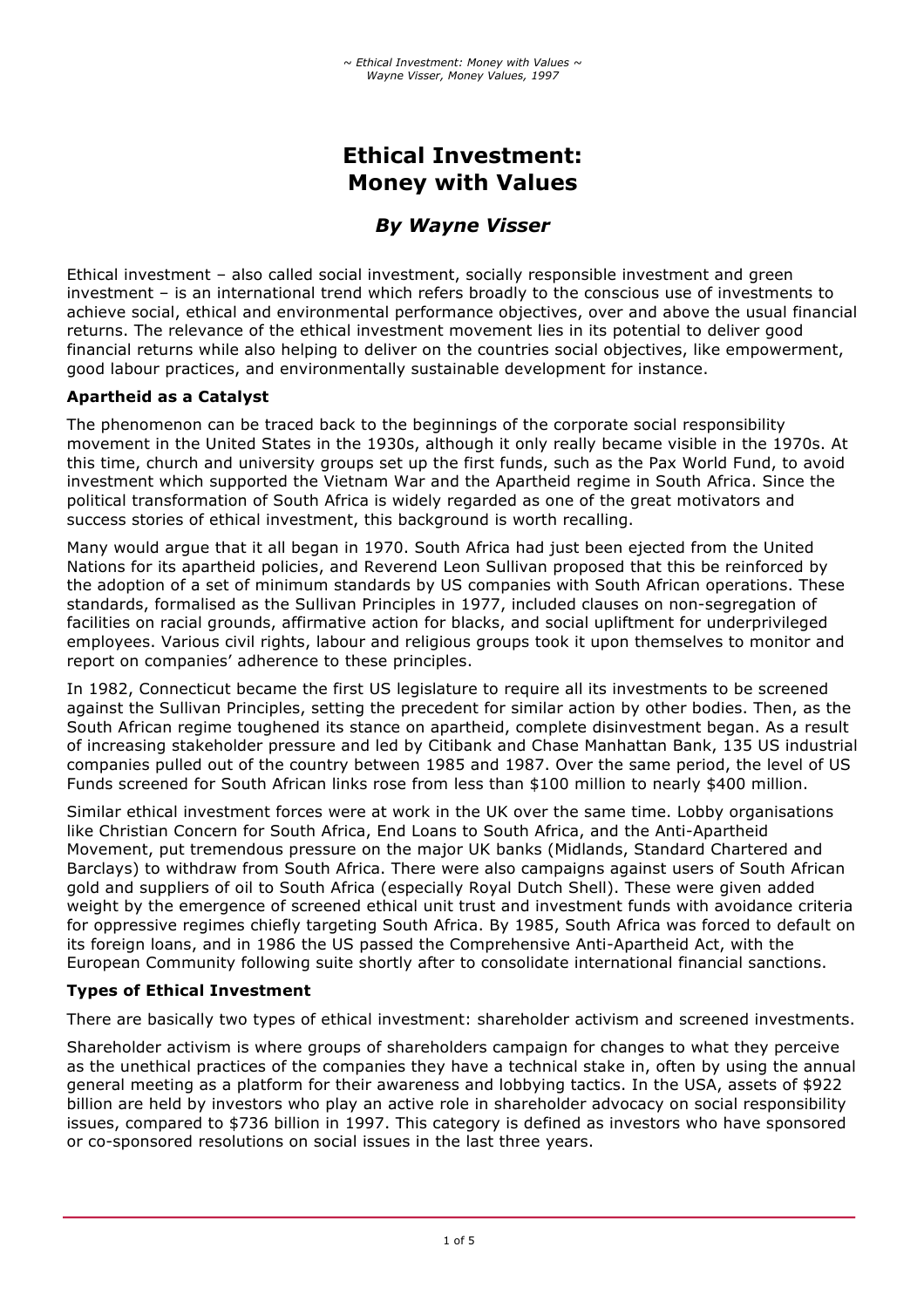Screened investments typically include avoidance of investments in areas such as oppressive regimes, armaments, animal exploitation, tobacco, gambling and alcohol production. The converse might include deliberate support of investments in companies with a good record in environmental awareness, employee welfare, or community involvement. But this is an evolving field which has grown to embrace over 300 different criteria, with gun control and biotechnology among the more recent issues to be factored in. This category of ethical investment has seen the largest growth of all.

# **Growth of Ethical Investment**

A special feature on socially responsible investing in Tomorrow Magazine in 2001 showed that, after growing steadily throughout the 1970s and 1980s, ethical investment took off like a rocket in the 1990s. In the US, ethical investment funds grew 82% between 1997 and 1999, about twice the overall growth rate, and reached a total of \$2.2 trillion, some 13 percent of all funds under management. There are now around 200 ethical mutual funds in the US.

The growth picture in Canada has been similar, though the totals are smaller – growth of more than 75 percent between 1998 and 2000, about twice the rate of growth of the overall market, leading to a total investment of \$32 billion. The UK market doubled every three years in the 1990s, reaching almost \$5.9 billion in 2001.

From a start only four years ago, France now has 35 ethical investment funds with assets of more than \$840 million. Across the rest of Europe, 20 new funds have been started every year since 1995, reaching a total of almost 300 in 2001, worth an estimated \$2.5 billion. In Asia, less than \$2.5 billion is invested in ethical funds, but interest has spread from Australia to Japan, Hong Kong and Singapore.

#### **Ethical Investment Indexes**

While there are now a plethora of ethical investment funds globally, several indexes serve to illustrate how ethical investments gone mainstream, including the Business in Environment (BiE) Index, the Dow Jones Sustainability Group Index and the Tomorrow Top 30 Index.

#### *The Business in Environment (BiE) Index*

The Business in Environment (BiE) Index of Corporate Environmental Engagement is used to measure companies' awareness of the environmental issues relevant to their business and the need to have appropriate management processes in place. The index surveys the FTSE 350 listed companies plus the top 25 UK companies by turnover not listed on the FTSE.

BiE measures and ranks how well companies are doing on ten key environmental management parameters, including: policy, board members, targets, objectives, environmental management systems, audits, stakeholder communication, employee training and development, supplier focused initiatives and environmental stewardship. In addition, companies are invited to complete the performance measurement section of BiE, which includes questions on: energy consumption, transport, greenhouse gas emissions, waste, water consumption and environmental compliance.

#### *The Dow Jones Sustainability Group Index*

The Dow Jones Sustainability Group Index (DJSGI) was launched in 1999 and, by the end of December 2000 had a market capitalisation of the exceeded \$5 trillion. The DJSGI family includes one global index, three regional indexes – covering North America, Europe and Asia Pacific – and one country index covering the United States.

Companies are selected and scored for the DJSGI using eight economic criteria (including risk and crisis management, strategic planning and corporate governance), seven environmental criteria (including environmental performance, environmental charters, environmental policy and environmental, health & safety reporting), and eleven social criteria (including stakeholder involvement, social policy, standards for suppliers and remuneration). In addition, there are industry specific criteria (such as research and development, eco-design, hazardous substances and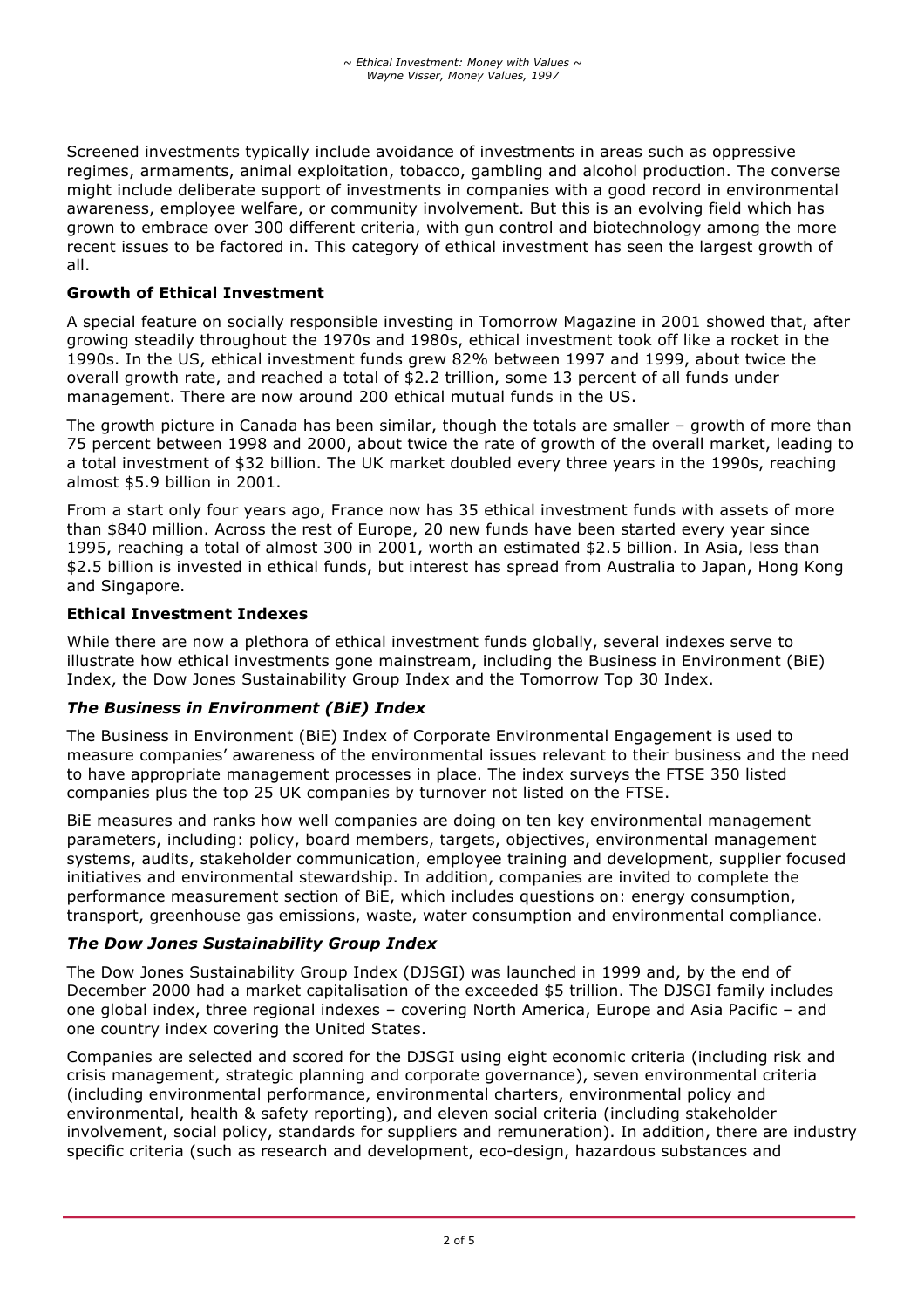community programs). Each of the five broad regional indexes has four additional narrow, specialised sustainability indexes that exclude investments in alcohol, gambling and tobacco.

#### *Tomorrow Index*

Tomorrow magazine has teamed up with Credit Suisse to rank the 30 companies which appear most frequently in the portfolios of the 200 of the world's funds which call themselves socially or environmentally responsible. At the beginning of 2000, the top five companies were, perhaps surprisingly: Cisco Systems, Intel, Microsoft, IBM and Merck. The dominance of the technology and telecoms companies echoes the top 25 holdings of the two prominent US social investment indexes, the Domini Social Equity Index and Citizens Index.

#### **Screened Investments in South Africa**

As the demise of the old government structures became evident, the focus of the ethical investment movement began to shift toward designing a framework for the emerging post-apartheid South Africa. Today, many of the former funds which excluded South African companies from their portfolio now deliberately include them subject to various ethical criteria.

The UK Ethical Investment Research Service, for example, evaluates 28 ethical funds based on their avoidance of investment in UK companies with South African operations that pay wages below a calculated minimum living level, and/or have less than certain percentages of black Africans in their workforce.

Within South Africa, the South African Council of Churches was among the first to look seriously at ethical investment, although they have yet to translate this into practice. Nevertheless, ethical investment has begun to find its niche among South African financial institutions. BusinessMap lists 16 South African socially responsible funds in existence at the beginning of 2000. BusinessMap monitors these funds, using a Social Impact Rating methodology, to attempt to verify to what extent they are achieving their noble objectives. The most recent addition to this list is the Earth Equity Fund, launched by Fraters Asset Management in 2001. Each of these funds tends to have its own unique characteristics. For example:

- GCAM's Community Growth Fund focuses on worker participation, with criteria including black partnership stakes, training, affirmative action, environment, and occupational health and safety;
- Southern Life's Futuregrowth funds have a national development emphasis, linking its investments to the Reconstruction and Development Programme, especially major infrastructure projects and black empowerment deals; and
- Fraters' Earth Equity Fund have a comprehensive approach to assessing triple bottom line (social, environmental and economic) performance using a specialised research organisation called Corporate Footprint.

The Community Growth Fund (CGF), the first to be launched in 1992, is worth examining in more detail to illustrate the role of these vehicles in promoting sustainable development. The CGF, 50% owned by trade unions, has grown its portfolio of assets to over R700 million.

From an initial investment universe of only 20 companies in 1992, CGF now has over 80 organisations which meet their standards. The criteria, which are applied to companies by the Labour Research Service, are equally weighted and disqualify any company which scores below 50 percent. The criteria are as follows: create jobs through innovation and expansion plans; training of workers to enhance skills; economic and social empowerment; equity through affirmative action in the workplace; good conditions of employment; promote sound environmental practices; apply high health and safety standards; and demonstrate open and effective corporate governance.

Commentary in one of CGF's Annual Reports is illustrative of their approach. For example, the reasons for rejecting Iscor were cited as follows: "Appalling relations with the union, doubts about the effectiveness and 'tokenism' of their affirmative action policy, an ineffectual retraining programme, environmental problems, and the re-deployment of white managers as consultants at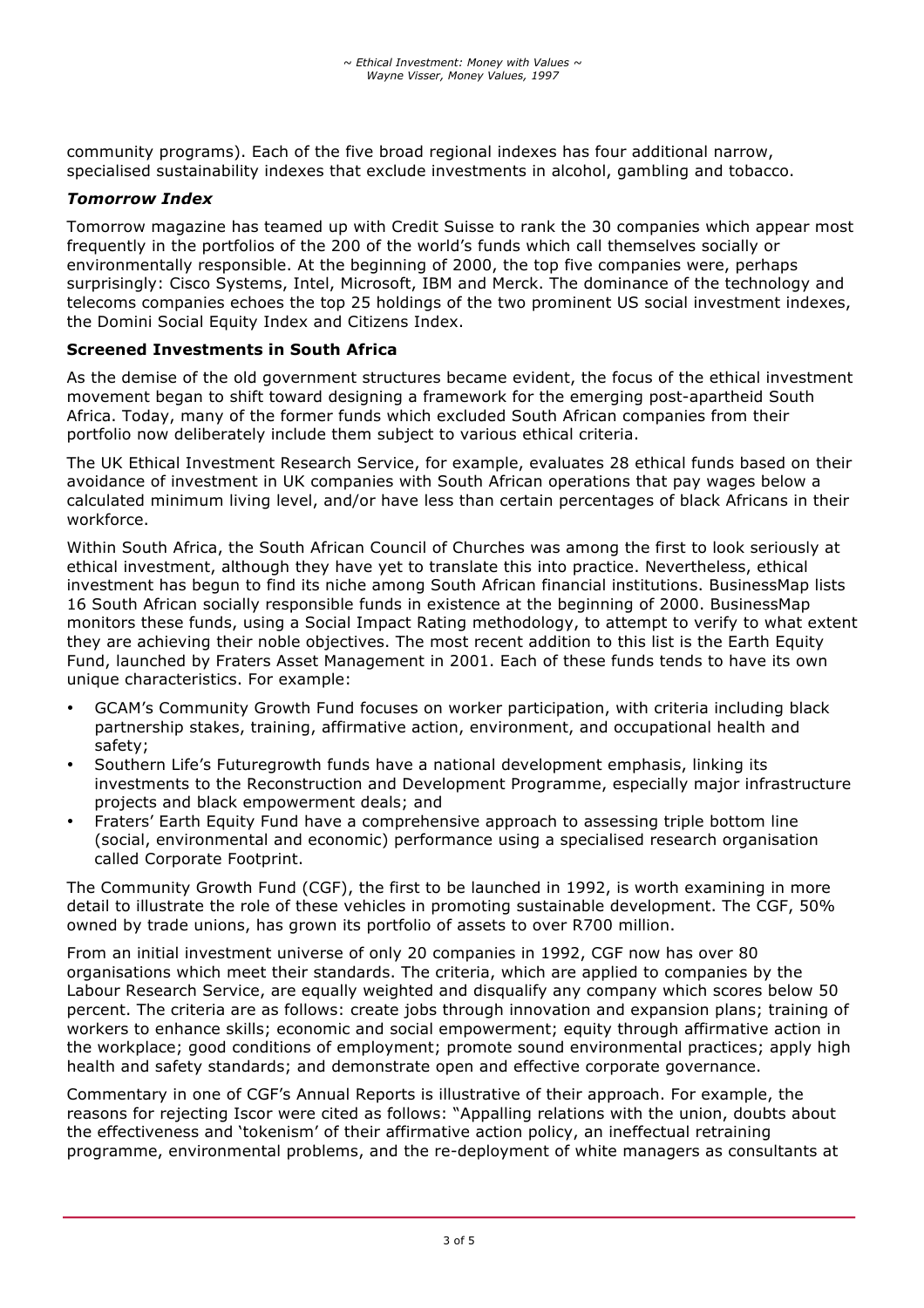higher cost." Positive aspects were "a reduction in injury and fatalities, full-time shop stewards and improved conditions of employment."

Corporate assessments like this by the new ethical investment watchdogs are a tool in the hands of the public to further the sustainable development agenda. And after the key role of the ethical investment in South Africa's political miracle, could it now be the financial vehicle through which a desperately needed socio-economic miracle is brought to life?

#### **Does Ethical Investment Pay?**

In a recent survey of the UK ethical fund, NM Conscious Fund, it was revealed that 87 percent of the unit owners had bought on the strength of the ethical approach of the fund, while only 7 percent had done so on the grounds of investment performance. In other words, these investors were prepared to sacrifice their level of financial returns for 'social returns'. But is this really necessary? Do ethical funds under-perform?

While financial theorists argue that by limiting the diversity of investment choice, ethical screens compromise potential returns, in practice very few analysts have been able to show underperformance except for some of the exclusive green funds. Most (among them Fortune magazine) conclude that the ethical funds either reflect the average for mutual funds, or significantly outperform the market.

For example, an analysis of the US Domini Social Index of 400 ethically screened companies shows it to marginally but consistently outperformed the Standard & Poors 500 Index between 1986 and 1992.

In 1999, the 20 largest socially responsible funds averaged returns of 5 percent above the benchmark S&P 500 index, according to Credit Suisse. And the Dow Jones' Group Sustainability Index has also outperformed the market in its two years of existence.

According to Russell Sparkes, author of the book The Ethical Investor, the explanation for this phenomenon can be found in a number of possible effects:

- The smaller companies effect that responsible investors are forced to avoid large conglomerates, and concentrate on smaller companies which over time grow faster;
- The anticipation effect that exclusion of certain companies on grounds of moral or environmental repugnance anticipates later legal action and financial problems;
- The information effect that properly done ethical/green investment needs a higher level of knowledge about the companies invested in than normal investment managers possess; and
- The positive selection effect that the positive criteria used by such funds help them target wellrun companies.

It is important not to lose sight of the wood for the trees however. What are the real returns of ethical funds? Their true value is in directing money towards the fulfilment of social and environmental goals which usually get under-funded in the marketplace. Their returns may not be short term financial profits and may not directly benefit the individuals making the investment. Instead, their legacy may be a better world for future generations to live in.

In addition, ethical investment may be an important system of checks and balances to counter the unrestrained might of the large, influential companies of the world. It may be the very vehicle we need to keep business accountable and responsible; to ensure that they don't sell off the quality of life of our unborn children in the name of 'mammon'.

#### **Article reference**

Visser, W. (1997) Ethical Investment: Money With Values. *Money Values* online column.